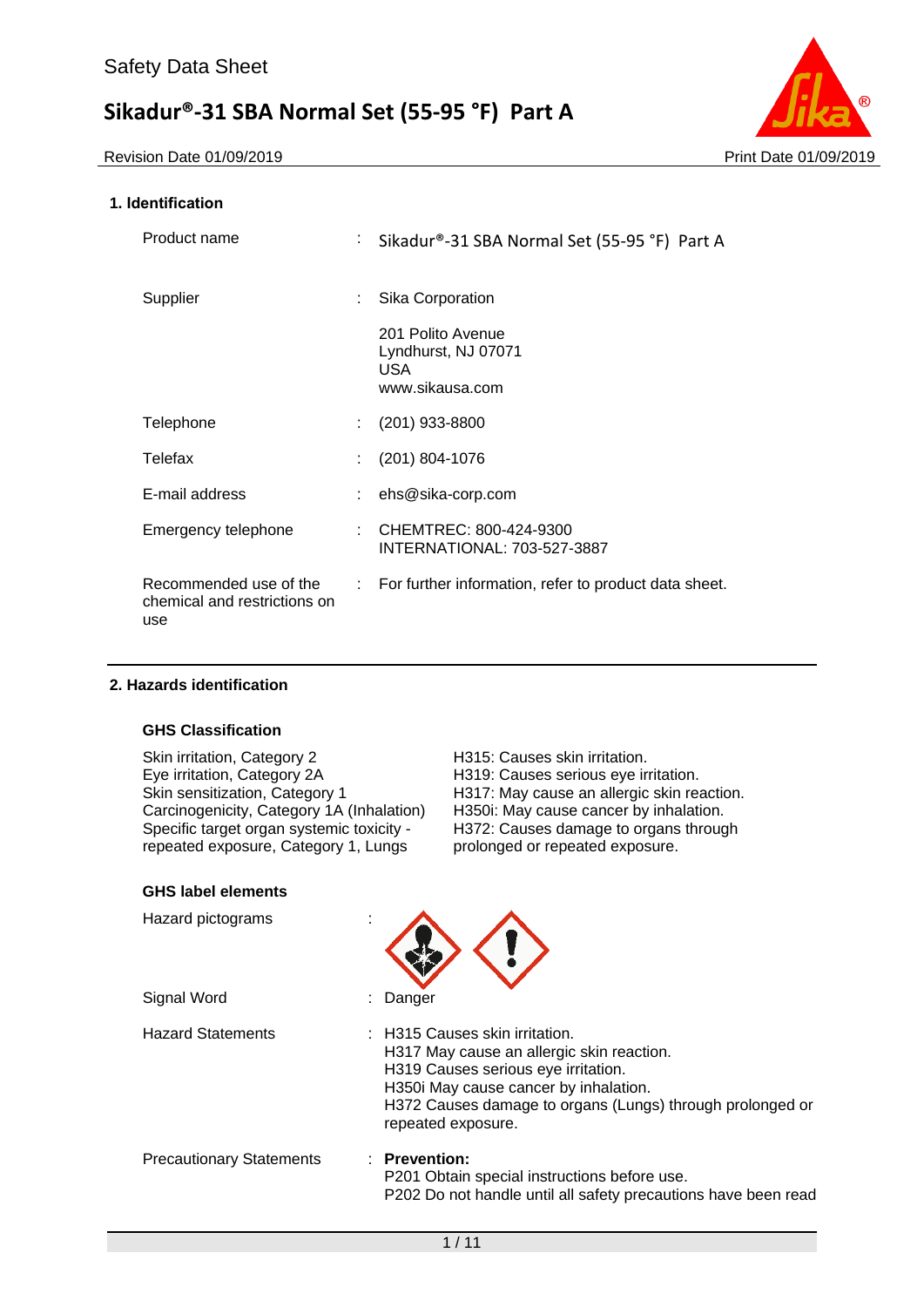Revision Date 01/09/2019 Print Date 01/09/2019



and understood. P260 Do not breathe dust/ fume/ gas/ mist/ vapors/ spray. P264 Wash skin thoroughly after handling. P270 Do not eat, drink or smoke when using this product. P272 Contaminated work clothing must not be allowed out of the workplace. P280 Wear protective gloves/ eye protection/ face protection. P281 Use personal protective equipment as required. **Response:**  P302 + P352 IF ON SKIN: Wash with plenty of soap and water. P305 + P351 + P338 IF IN EYES: Rinse cautiously with water for several minutes. Remove contact lenses, if present and easy to do. Continue rinsing. P308 + P313 IF exposed or concerned: Get medical advice/ attention. P333 + P313 If skin irritation or rash occurs: Get medical advice/ attention. P337 + P313 If eye irritation persists: Get medical advice/ attention. P362 Take off contaminated clothing and wash before reuse. **Storage:**  P405 Store locked up. **Disposal:** 

P501 Dispose of contents/ container to an approved waste disposal plant.

See Section 11 for more detailed information on health effects and symptoms. There are no hazards not otherwise classified that have been identified during the classification process.

There are no ingredients with unknown acute toxicity used in a mixture at a concentration >= 1%.

## **3. Composition/information on ingredients**

## **Hazardous ingredients**

| Chemical name                                    | I CAS-No.   | Concentration (%)      |
|--------------------------------------------------|-------------|------------------------|
| bisphenol-A-(epichlorhydrin) epoxy resin         | 25068-38-6  | $\vert$ >= 25 - < 50 % |
| Quartz (SiO2)                                    | 14808-60-7  | $\vert$ >= 10 - < 20 % |
| [[(2-ethylhexyl)oxy]methyl]oxirane (2-ethylhexyl | l 2461-15-6 | $\geq$ 2 - < 5 %       |
| glycidyl ether)                                  |             |                        |

Actual concentration is withheld as a trade secret

There are no additional ingredients present which, within the current knowledge of the supplier and in the concentrations applicable, are classified as hazardous to health or the environment and hence require reporting in this section.

## **4. First aid measures**

| If inhaled              | : Move to fresh air.<br>Consult a physician after significant exposure. |
|-------------------------|-------------------------------------------------------------------------|
| In case of skin contact | : Take off contaminated clothing and shoes immediately.                 |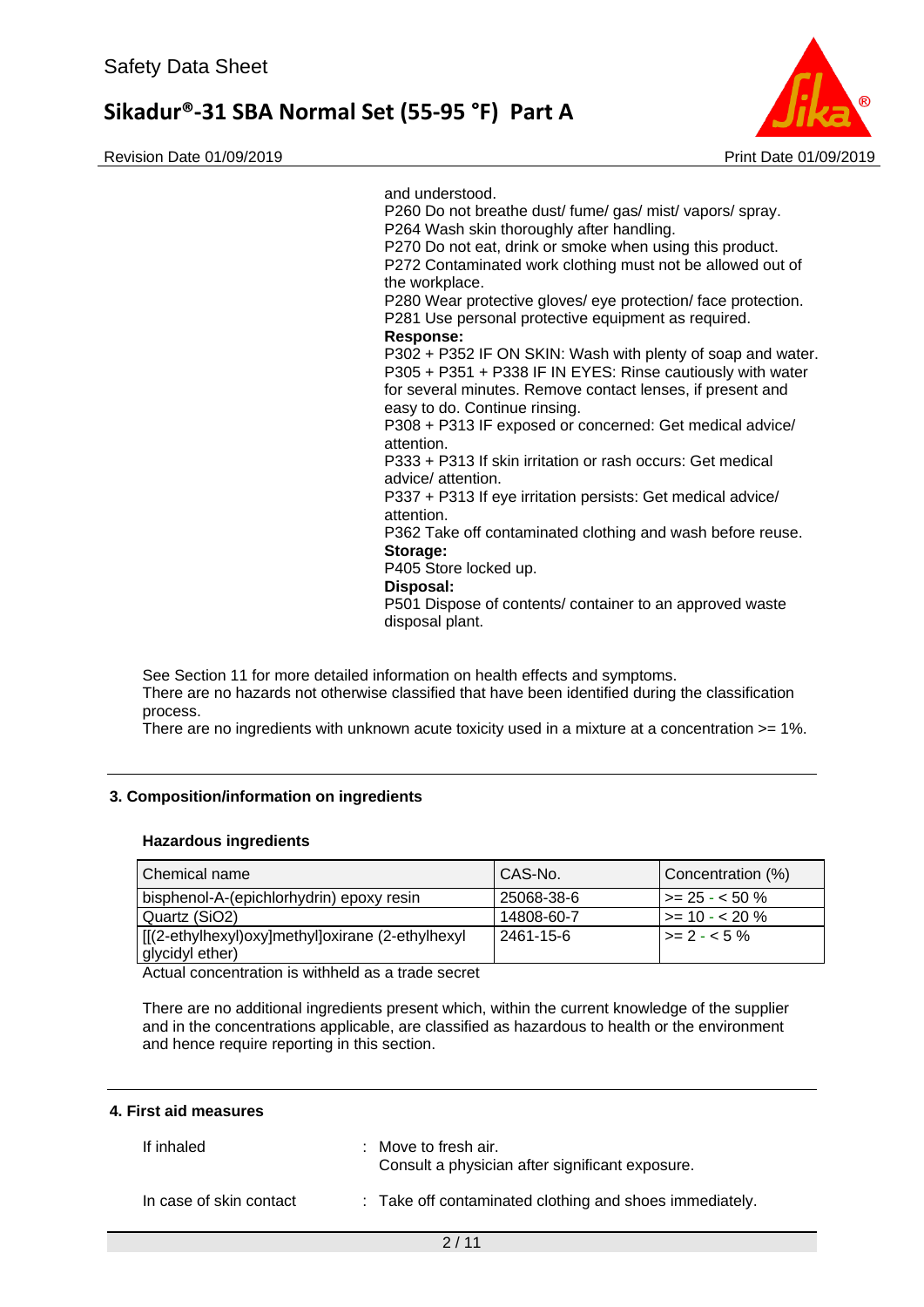

|                                                                   | Wash off with soap and plenty of water.<br>If symptoms persist, call a physician.                                                                                                                                                                   |
|-------------------------------------------------------------------|-----------------------------------------------------------------------------------------------------------------------------------------------------------------------------------------------------------------------------------------------------|
| In case of eye contact                                            | : Immediately flush eye(s) with plenty of water.<br>Remove contact lenses.<br>Keep eye wide open while rinsing.<br>If eye irritation persists, consult a specialist.                                                                                |
| If swallowed                                                      | : Clean mouth with water and drink afterwards plenty of water.<br>Do not induce vomiting without medical advice.<br>Do not give milk or alcoholic beverages.<br>Never give anything by mouth to an unconscious person.<br>Obtain medical attention. |
| Most important symptoms<br>and effects, both acute and<br>delayed | : irritant effects<br>sensitizing effects<br>carcinogenic effects                                                                                                                                                                                   |
|                                                                   | Allergic reactions<br>Excessive lachrymation<br>Erythema<br><b>Dermatitis</b><br>See Section 11 for more detailed information on health effects<br>and symptoms.                                                                                    |
|                                                                   | Causes skin irritation.<br>May cause an allergic skin reaction.<br>Causes serious eye irritation.<br>May cause cancer by inhalation.<br>Causes damage to organs through prolonged or repeated<br>exposure.                                          |
| Protection of first-aiders                                        | : Move out of dangerous area.<br>Consult a physician.<br>Show this material safety data sheet to the doctor in<br>attendance.                                                                                                                       |
| Notes to physician                                                | : Treat symptomatically.                                                                                                                                                                                                                            |
| 5. Fire-fighting measures                                         |                                                                                                                                                                                                                                                     |
| Suitable extinguishing media                                      | Use extinguishing measures that are appropriate to local<br>circumstances and the surrounding environment.                                                                                                                                          |

| Specific extinguishing<br>methods                 | : Collect contaminated fire extinguishing water separately. This<br>must not be discharged into drains.<br>Fire residues and contaminated fire extinguishing water must<br>be disposed of in accordance with local regulations. |
|---------------------------------------------------|---------------------------------------------------------------------------------------------------------------------------------------------------------------------------------------------------------------------------------|
| Special protective equipment<br>for fire-fighters | : In the event of fire, wear self-contained breathing apparatus.                                                                                                                                                                |

**6. Accidental release measures**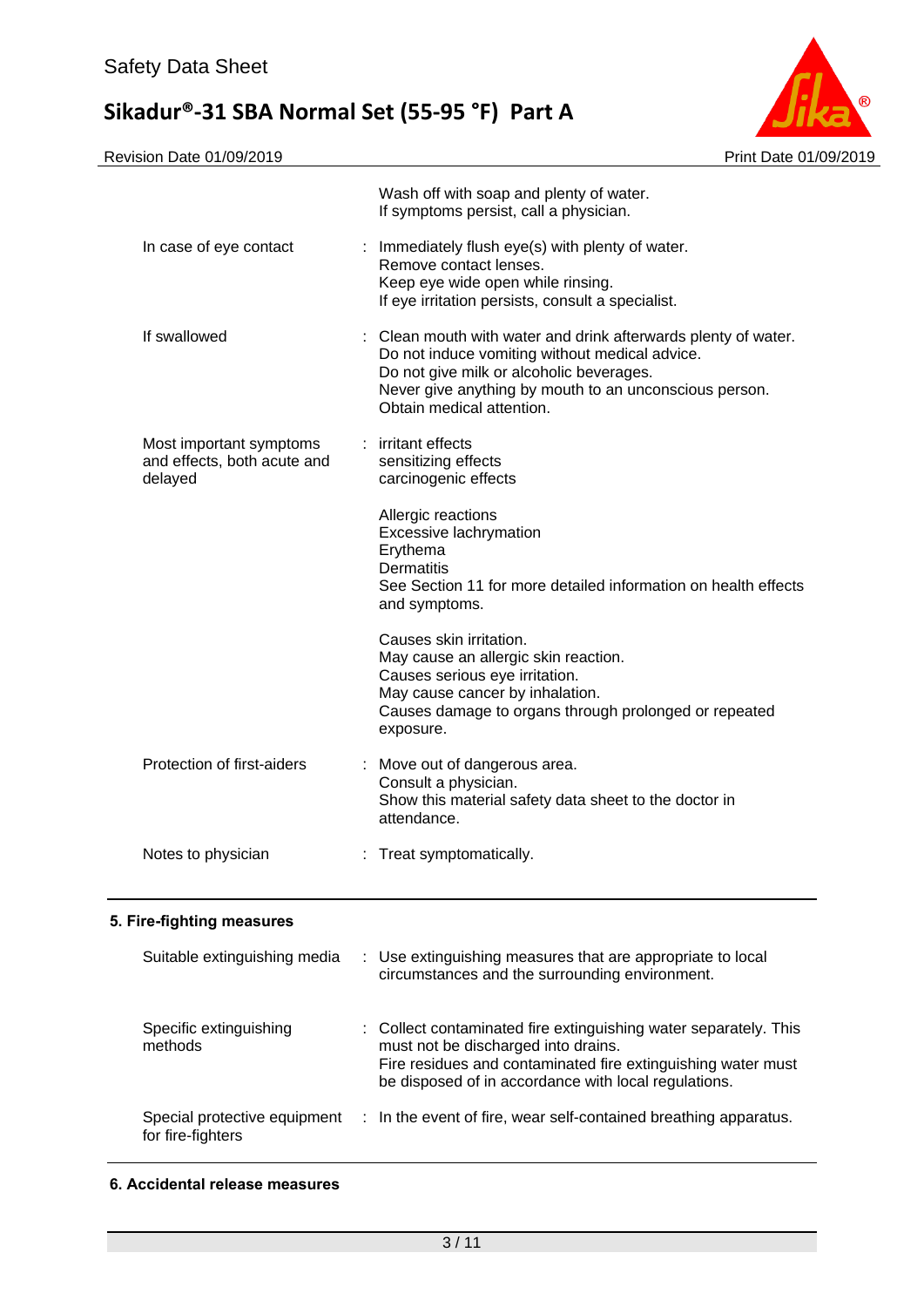

| Personal precautions,<br>protective equipment and<br>emergency procedures | : Use personal protective equipment.<br>Deny access to unprotected persons.                                                                                                                                                                     |
|---------------------------------------------------------------------------|-------------------------------------------------------------------------------------------------------------------------------------------------------------------------------------------------------------------------------------------------|
| Environmental precautions                                                 | : Do not flush into surface water or sanitary sewer system.<br>If the product contaminates rivers and lakes or drains inform<br>respective authorities.<br>Local authorities should be advised if significant spillages<br>cannot be contained. |
| Methods and materials for<br>containment and cleaning up                  | : Soak up with inert absorbent material (e.g. sand, silica gel,<br>acid binder, universal binder, sawdust).<br>Keep in suitable, closed containers for disposal.                                                                                |

## **7. Handling and storage**

| Advice on safe handling     | : Avoid exceeding the given occupational exposure limits (see<br>section 8).<br>Do not get in eyes, on skin, or on clothing.<br>For personal protection see section 8.<br>Persons with a history of skin sensitization problems or<br>asthma, allergies, chronic or recurrent respiratory disease<br>should not be employed in any process in which this mixture is<br>being used.<br>Smoking, eating and drinking should be prohibited in the<br>application area.<br>Follow standard hygiene measures when handling chemical<br>products. |
|-----------------------------|---------------------------------------------------------------------------------------------------------------------------------------------------------------------------------------------------------------------------------------------------------------------------------------------------------------------------------------------------------------------------------------------------------------------------------------------------------------------------------------------------------------------------------------------|
| Conditions for safe storage | : Prevent unauthorized access.<br>Store in original container.<br>Keep container tightly closed in a dry and well-ventilated<br>place.<br>Observe label precautions.<br>Store in accordance with local regulations.                                                                                                                                                                                                                                                                                                                         |
| Materials to avoid          | : No data available                                                                                                                                                                                                                                                                                                                                                                                                                                                                                                                         |

## **8. Exposure controls/personal protection**

| <b>Component</b> | CAS-No.    | Basis **     | Value      | <b>Exposure limit(s)*/</b><br>Form of exposure |
|------------------|------------|--------------|------------|------------------------------------------------|
| Quartz (SiO2)    | 14808-60-7 | <b>ACGIH</b> | <b>TWA</b> | $0.025$ mg/m3<br>Respirable fraction           |
|                  |            | OSHA Z-1     | <b>TWA</b> | $0.05 \,\mathrm{mg/m3}$<br>Respirable dust     |
|                  |            | OSHA Z-3     | <b>TWA</b> | 10 mg/m $3/$<br>$%SiO2+2$<br>respirable        |
|                  |            | OSHA Z-3     | <b>TWA</b> | 250 mppcf /                                    |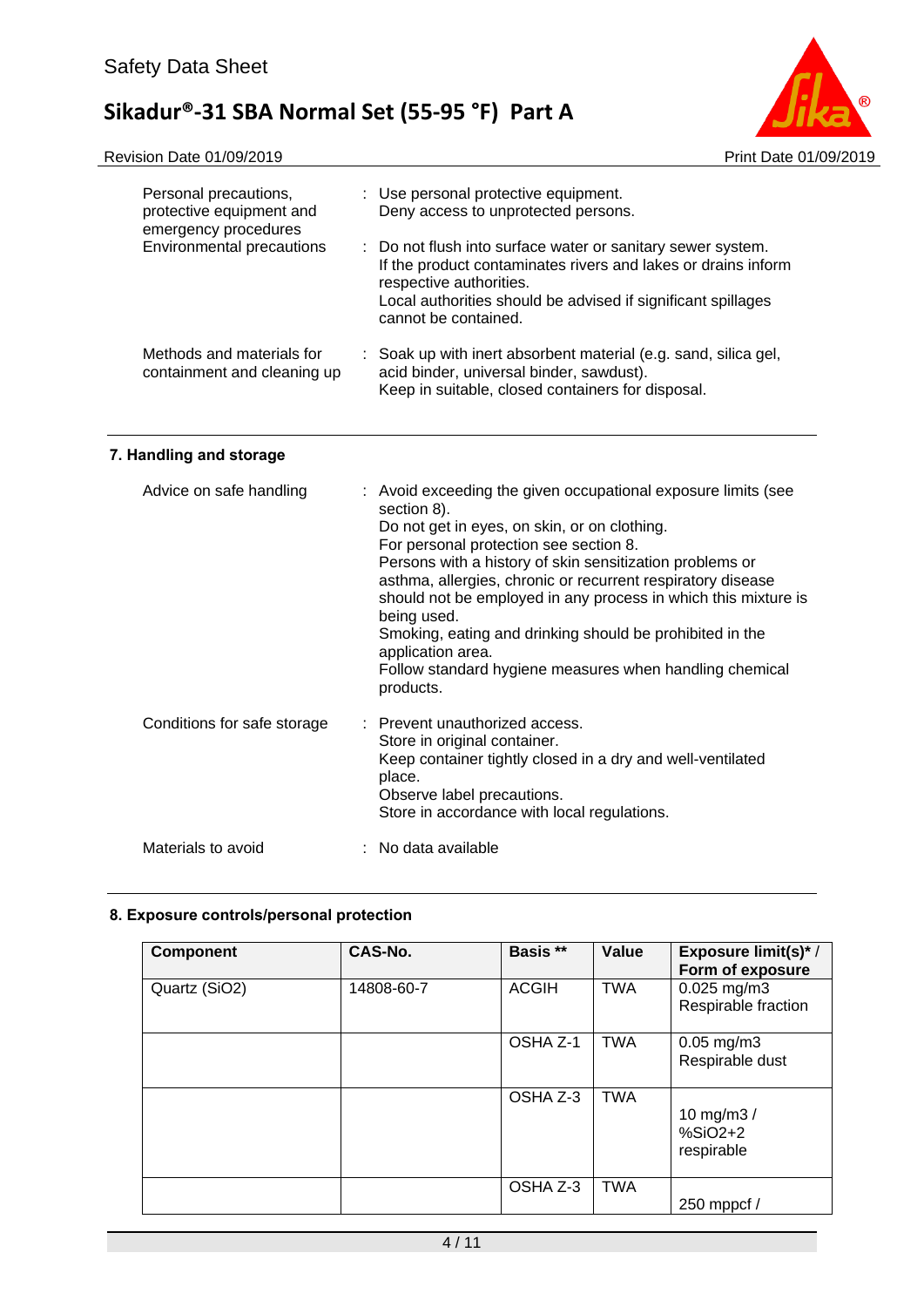

Revision Date 01/09/2019 **Print Date 01/09/2019** 

|              |            | $%SiO2+5$<br>respirable                       |
|--------------|------------|-----------------------------------------------|
| OSHA P0      | <b>TWA</b> | $0.1$ mg/m $3$<br>respirable dust<br>fraction |
| <b>ACGIH</b> | <b>TWA</b> | 0.025 mg/m3<br>Respirable fraction            |
| OSHA P0      | <b>TWA</b> | $0.1$ mg/m $3$<br>respirable dust<br>fraction |
| <b>ACGIH</b> | <b>TWA</b> | 0.025 mg/m3<br>Respirable fraction            |
| <b>ACGIH</b> | <b>TWA</b> | $0.025$ mg/m3<br>Respirable fraction          |

\*The above mentioned values are in accordance with the legislation in effect at the date of the release of this safety data sheet.

## \*\***Basis**

ACGIH. Threshold Limit Values (TLV) OSHA P0. Table Z-1, Limit for Air Contaminat (1989 Vacated Values) OSHA P1. Permissible Exposure Limits (PEL), Table Z-1, Limit for Air Contaminant OSHA P2. Permissible Exposure Limits (PEL), Table Z-2 OSHA Z3. Table Z-3, Mineral Dust

| <b>Engineering measures</b> | : Use of adequate ventilation should be sufficient to control                                                          |
|-----------------------------|------------------------------------------------------------------------------------------------------------------------|
|                             | worker exposure to airborne contaminants. If the use of this<br>product generates dust, fumes, gas, vapor or mist, use |
|                             | process enclosures, local exhaust ventilation or other                                                                 |
|                             | engineering controls to keep worker exposure below any                                                                 |
|                             | recommended or statutory limits.                                                                                       |

## **Personal protective equipment**

| Respiratory protection            | : Use a properly fitted NIOSH approved air-purifying or air-fed<br>respirator complying with an approved standard if a risk<br>assessment indicates this is necessary.                                                                                                             |
|-----------------------------------|------------------------------------------------------------------------------------------------------------------------------------------------------------------------------------------------------------------------------------------------------------------------------------|
|                                   | The filter class for the respirator must be suitable for the<br>maximum expected contaminant concentration<br>(gas/vapor/aerosol/particulates) that may arise when handling<br>the product. If this concentration is exceeded, self-contained<br>breathing apparatus must be used. |
| Hand protection<br><b>Remarks</b> | : Chemical-resistant, impervious gloves complying with an<br>approved standard should be worn at all times when handling<br>chemical products if a risk assessment indicates this is<br>necessary.                                                                                 |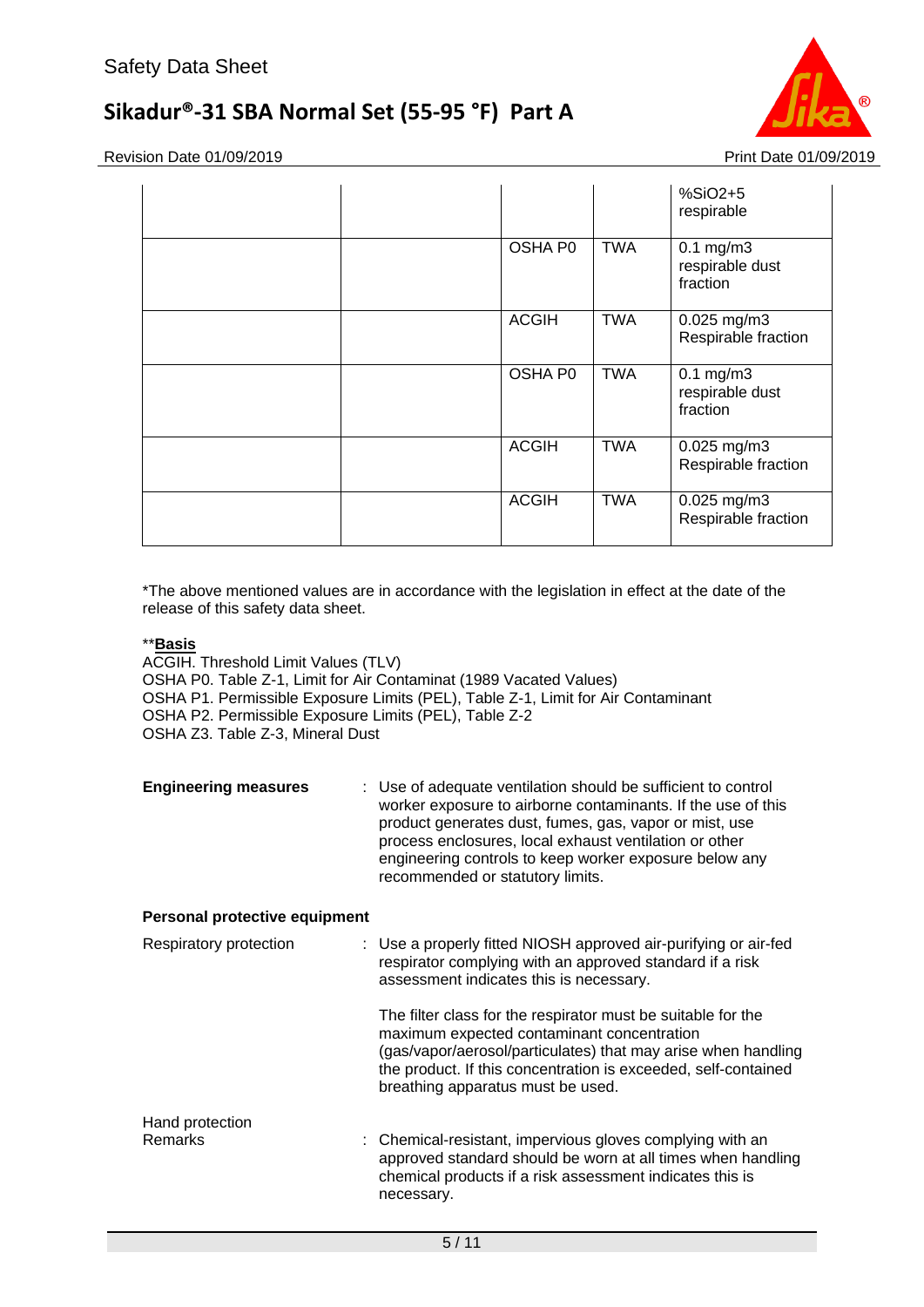

| Eye protection           | : Safety eyewear complying with an approved standard should<br>be used when a risk assessment indicates this is necessary.                                                                                                                            |
|--------------------------|-------------------------------------------------------------------------------------------------------------------------------------------------------------------------------------------------------------------------------------------------------|
| Skin and body protection | : Choose body protection in relation to its type, to the<br>concentration and amount of dangerous substances, and to<br>the specific work-place.                                                                                                      |
| Hygiene measures         | : Avoid contact with skin, eyes and clothing.<br>Wash hands before breaks and immediately after handling the<br>product.<br>Remove contaminated clothing and protective equipment<br>before entering eating areas.<br>Wash thoroughly after handling. |

## **9. Physical and chemical properties**

| Appearance                                    | ÷. | paste                              |
|-----------------------------------------------|----|------------------------------------|
| Color                                         |    | off-white                          |
| Odor                                          |    | aromatic                           |
| <b>Odor Threshold</b>                         |    | No data available                  |
| Flash point                                   |    | $> 212$ °F ( $> 100$ °C)           |
| Ignition temperature                          |    | No data available                  |
| Decomposition temperature                     | t. | No data available                  |
| Lower explosion limit (Vol%)                  | t. | No data available                  |
| Upper explosion limit (Vol%)                  | t. | No data available                  |
| Flammability (solid, gas)                     |    | No data available                  |
| Oxidizing properties                          |    | No data available                  |
| рH                                            |    | No data available                  |
| Melting point/range /                         |    | No data available                  |
| Freezing point<br>Boiling point/boiling range | ŧ. | No data available                  |
| Vapor pressure                                |    | 0.01 mmHg (0.01 hpa)               |
| Density                                       |    | $1.3$ g/cm $3$<br>at 73 °F (23 °C) |
| Water solubility                              |    | Note: insoluble                    |
| Partition coefficient: n-                     | t. | No data available                  |
| octanol/water<br>Viscosity, dynamic           | t. | No data available                  |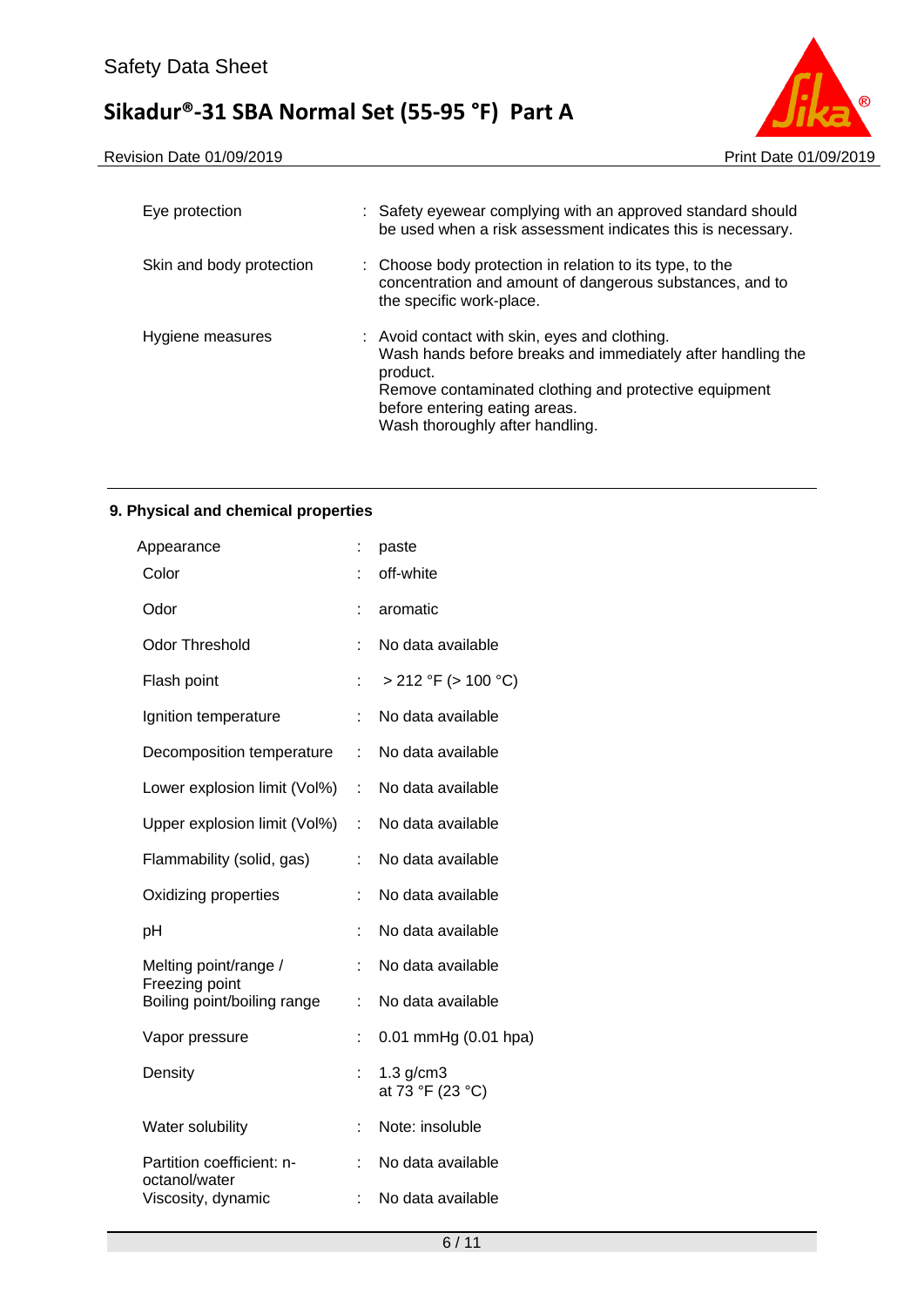Revision Date 01/09/2019 **Print Date 01/09/2019** Print Date 01/09/2019



| $\therefore$ > 20.5 mm2/s<br>at 104 °F (40 °C) |
|------------------------------------------------|
| No data available                              |
| No data available                              |
| No data available                              |
| : 2.3 g/l<br>A+B Combined                      |
|                                                |

## **10. Stability and reactivity**

| Reactivity                            | : No dangerous reaction known under conditions of normal use. |
|---------------------------------------|---------------------------------------------------------------|
| Chemical stability                    | : The product is chemically stable.                           |
| Possibility of hazardous<br>reactions | : Stable under recommended storage conditions.                |
| Conditions to avoid                   | $\therefore$ No data available                                |
| Incompatible materials                | $\therefore$ No data available                                |

## **11. Toxicological information**

#### **Acute toxicity**

Not classified based on available information.

## **Components:**

### **bisphenol-A-(epichlorhydrin) epoxy resin:**

| Acute oral toxicity   | : LD50 Oral (Rat): $> 5,000$ mg/kg       |
|-----------------------|------------------------------------------|
| Acute dermal toxicity | : LD50 Dermal (Rabbit): $> 20,000$ mg/kg |

#### **Skin corrosion/irritation**

Causes skin irritation.

## **Serious eye damage/eye irritation**

Causes serious eye irritation.

#### **Respiratory or skin sensitization**

Skin sensitization: May cause an allergic skin reaction. Respiratory sensitization: Not classified based on available information.

## **Germ cell mutagenicity**

Not classified based on available information.

## **Reproductive toxicity**

Not classified based on available information.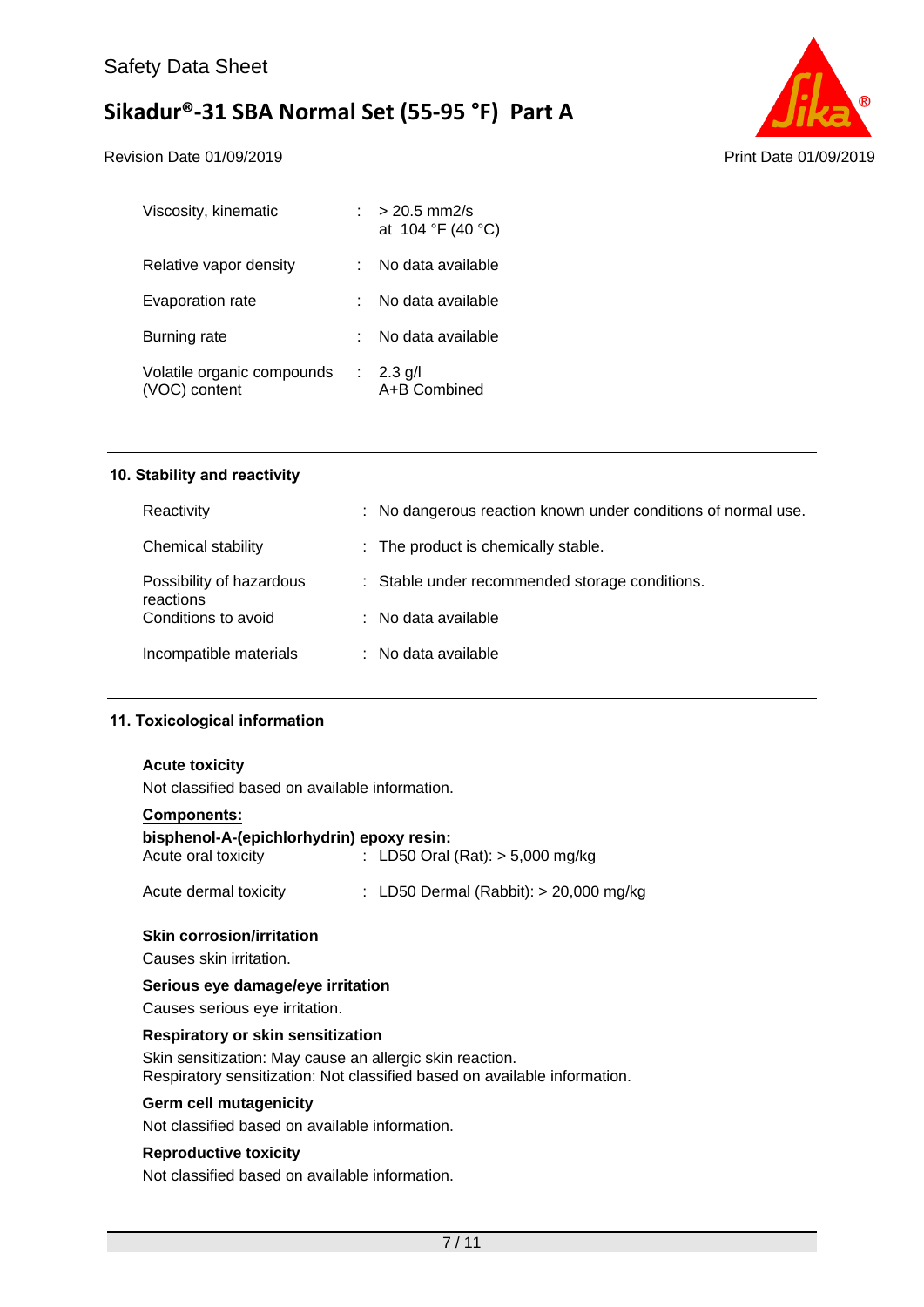

Revision Date 01/09/2019 Print Date 01/09/2019

### **STOT-single exposure**

Not classified based on available information.

#### **STOT-repeated exposure**

Causes damage to organs (Lungs) through prolonged or repeated exposure. Once sensitized, a severe allergic reaction may occur when subsequently exposed to very low levels.

#### **Aspiration toxicity**

Not classified based on available information.

#### **Carcinogenicity**

| May cause cancer by inhalation.<br><b>IARC</b> | Group 1: Carcinogenic to humans                            |            |  |  |
|------------------------------------------------|------------------------------------------------------------|------------|--|--|
|                                                | Quartz (SiO2)<br>Group 2B: Possibly carcinogenic to humans | 14808-60-7 |  |  |
| <b>NTP</b>                                     | titanium dioxide<br>Known to be human carcinogen           | 13463-67-7 |  |  |
|                                                | Quartz (SiO2)                                              | 14808-60-7 |  |  |

Titanium dioxide (13463-67-7)

In lifetime inhalation studies of rats, airborne respirable-size titanium dioxide particles have shown to cause an increase in lung tumors at concentrations associated with substantial particle lung burdens and consequential pulmonary overload and inflammation. The potential for these adverse health effects appears to be closely related to the particle size and the amount of the exposed surface area that comes into contact with the lung. However, tests with other laboratory animals such as mice and hamsters, indicate that rats are significantly more susceptible to the pulmonary overload and inflammation that causes lung cancer. Epidemiological studies do not suggest an increased risk of cancer in humans from occupational exposure to titanium dioxide. Titanium dioxide has been characterized by IARC as possibly carcinogenic to humans (Group 2B) through inhalation (not ingestion). It has not been characterized as a potential carcinogen by either NTP or OSHA.

#### **12. Ecological information**

resin

| Other information |            | Do not empty into drains; dispose of this material and its<br>container in a safe way.<br>Avoid dispersal of spilled material and runoff and contact<br>with soil, waterways, drains and sewers.<br>Toxic to aquatic organisms, may cause long-term adverse<br>effects in the aquatic environment.<br>May be harmful to the environment if released in large<br>quantities.<br>Water polluting material. |
|-------------------|------------|----------------------------------------------------------------------------------------------------------------------------------------------------------------------------------------------------------------------------------------------------------------------------------------------------------------------------------------------------------------------------------------------------------|
| Component:        |            |                                                                                                                                                                                                                                                                                                                                                                                                          |
| bisphenol-A-      | 25068-38-6 | Toxicity to fish:                                                                                                                                                                                                                                                                                                                                                                                        |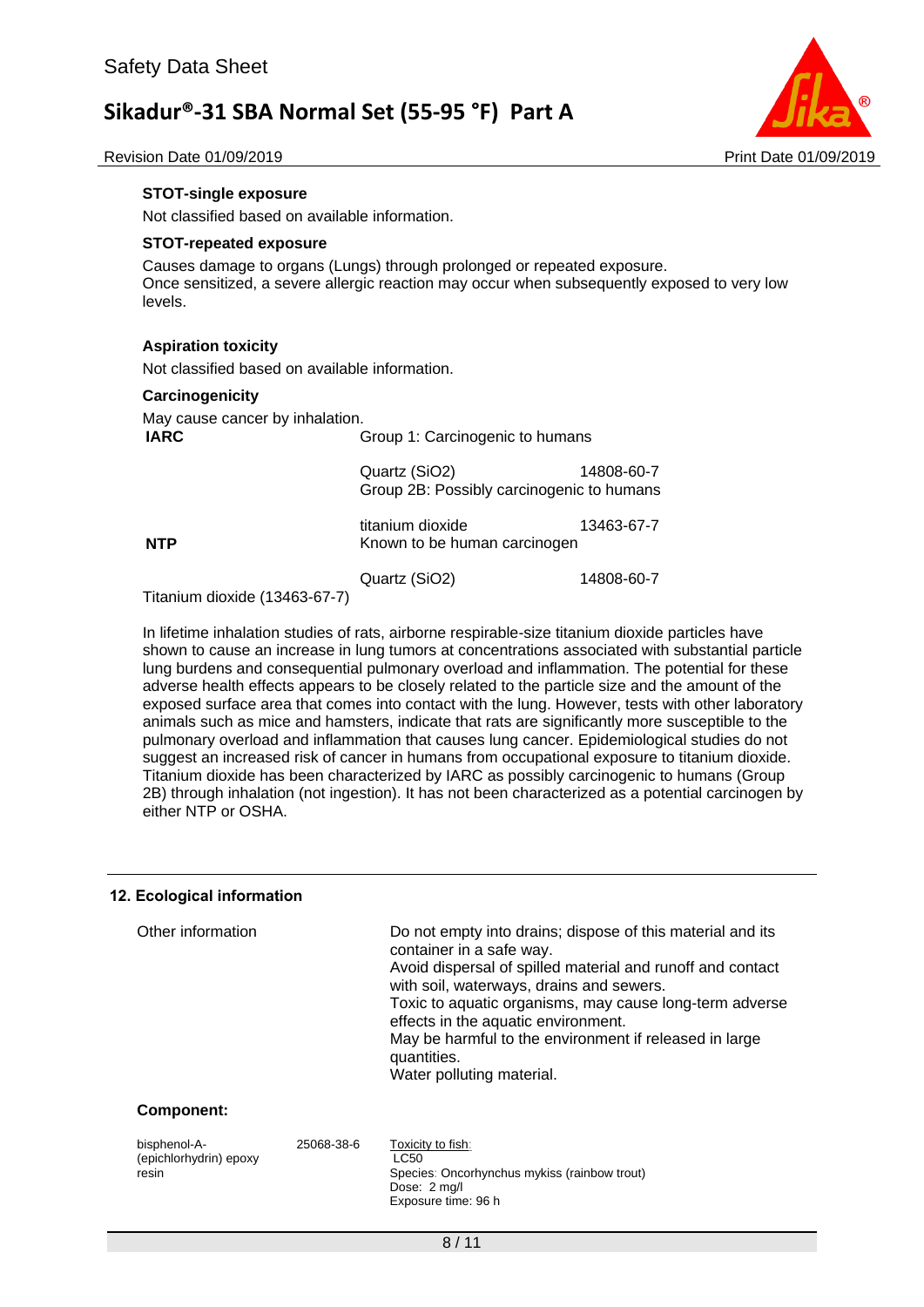Revision Date 01/09/2019 **Print Date 01/09/2019** 



Toxicity to daphnia and other aquatic invertebrates: EC<sub>50</sub> Species: Daphnia magna (Water flea) Dose: 1.8 mg/l Exposure time: 48 h

#### **13. Disposal considerations**

| <b>Disposal methods</b> |                                                                                                                                                                                                                               |
|-------------------------|-------------------------------------------------------------------------------------------------------------------------------------------------------------------------------------------------------------------------------|
| Waste from residues     | : Disposal of this product, solutions and any by-products should<br>at all times comply with the requirements of environmental<br>protection and waste disposal legislation and any regional<br>local authority requirements. |
| Contaminated packaging  | : Empty containers should be taken to an approved waste<br>handling site for recycling or disposal.                                                                                                                           |

## **14. Transport information**

**DOT**

Not regulated

## **IATA**

| UN number                                   | 3082                                                                                              |
|---------------------------------------------|---------------------------------------------------------------------------------------------------|
| Description of the goods                    | Environmentally hazardous substance, liquid, n.o.s.<br>(bisphenol-A-(epichlorhydrin) epoxy resin) |
| Class                                       | 9                                                                                                 |
| Packing group                               | Ш                                                                                                 |
| Labels                                      | 9                                                                                                 |
| Packing instruction (cargo<br>aircraft)     | 964                                                                                               |
| Packing instruction<br>(passenger aircraft) | 964                                                                                               |
| Packing instruction<br>(passenger aircraft) | Y964                                                                                              |
| <b>IMDG</b>                                 |                                                                                                   |
| UN number                                   | 3082                                                                                              |
| Description of the goods                    | ENVIRONMENTALLY HAZARDOUS SUBSTANCE, LIQUID,<br>N.O.S.                                            |
|                                             | (bisphenol-A-(epichlorhydrin) epoxy resin)                                                        |
| <b>Class</b>                                | 9                                                                                                 |
| Packing group                               | Ш                                                                                                 |
| Labels                                      | 9                                                                                                 |
| EmS Number 1                                | F-A                                                                                               |
| EmS Number 2                                | S-F                                                                                               |
| Marine pollutant                            | yes                                                                                               |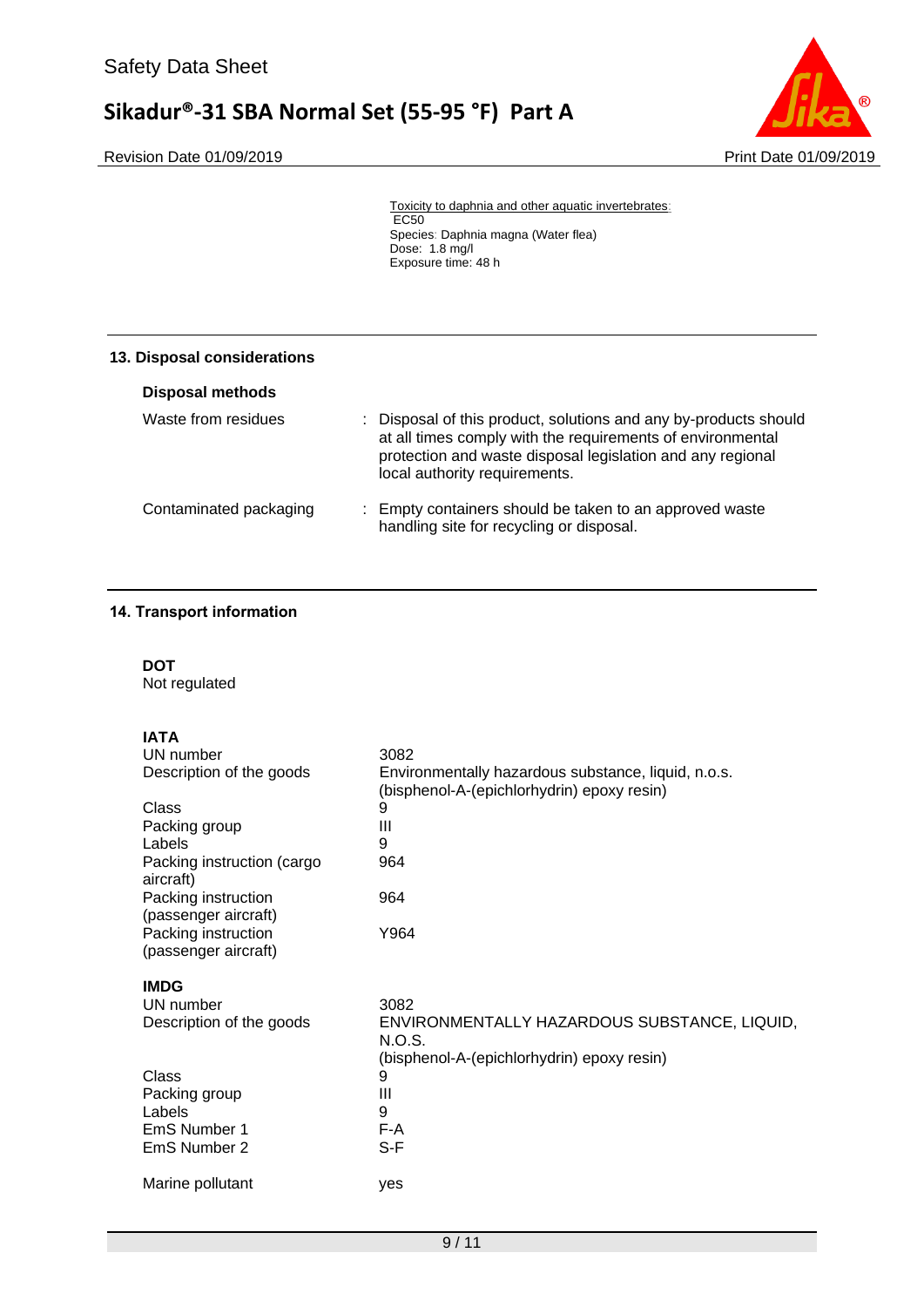#### Revision Date 01/09/2019 Print Date 01/09/2019



IMDG: For Limited Quantity special provisions reference IMDG Code Chapter 3.4

**Special precautions for user** No data available

**Transport in bulk according to Annex II of MARPOL 73/78 and the IBC Code** Not applicable

#### **15. Regulatory information**

| <b>TSCA list</b> | : All chemical substances in this product are either listed on the      |
|------------------|-------------------------------------------------------------------------|
|                  | TSCA Inventory or are in compliance with a TSCA Inventory<br>exemption. |
|                  |                                                                         |

#### **EPCRA - Emergency Planning and Community Right-to-Know**

#### **CERCLA Reportable Quantity**

This material does not contain any components with a CERCLA RQ.

### **SARA304 Reportable Quantity**

This material does not contain any components with a section 304 EHS RQ.

| SARA 311/312 Hazards                                                                            |  | : Chronic Health Hazard<br>Skin corrosion or irritation<br>Serious eye damage or eye irritation<br>Respiratory or skin sensitization<br>Carcinogenicity<br>Specific target organ toxicity (single or repeated exposure) |  |
|-------------------------------------------------------------------------------------------------|--|-------------------------------------------------------------------------------------------------------------------------------------------------------------------------------------------------------------------------|--|
| <b>SARA 302</b>                                                                                 |  | : This material does not contain any components with a section<br>302 EHS TPQ.                                                                                                                                          |  |
| <b>SARA 313</b>                                                                                 |  | : This material does not contain any chemical components with<br>known CAS numbers that exceed the threshold (De Minimis)<br>reporting levels established by SARA Title III, Section 313.                               |  |
| <b>Clean Air Act</b>                                                                            |  |                                                                                                                                                                                                                         |  |
| <b>Ozone-Depletion</b><br><b>Potential</b>                                                      |  | This product neither contains, nor was manufactured with a<br>Class I or Class II ODS as defined by the U.S. Clean Air Act<br>Section 602 (40 CFR 82, Subpt. A, App.A + B).                                             |  |
| This seadupt deep not contain on u homewhere air nollutente (UAD), on defined buther U.C. Class |  |                                                                                                                                                                                                                         |  |

This product does not contain any hazardous air pollutants (HAP), as defined by the U.S. Clean Air Act Section 112 (40 CFR 61).

This product does not contain any chemicals listed under the U.S. Clean Air Act Section 112(r) for Accidental Release Prevention (40 CFR 68.130, Subpart F).

California Prop 65 **WARNING:** Cancer and Reproductive Harm www.P65Warnings.ca.gov